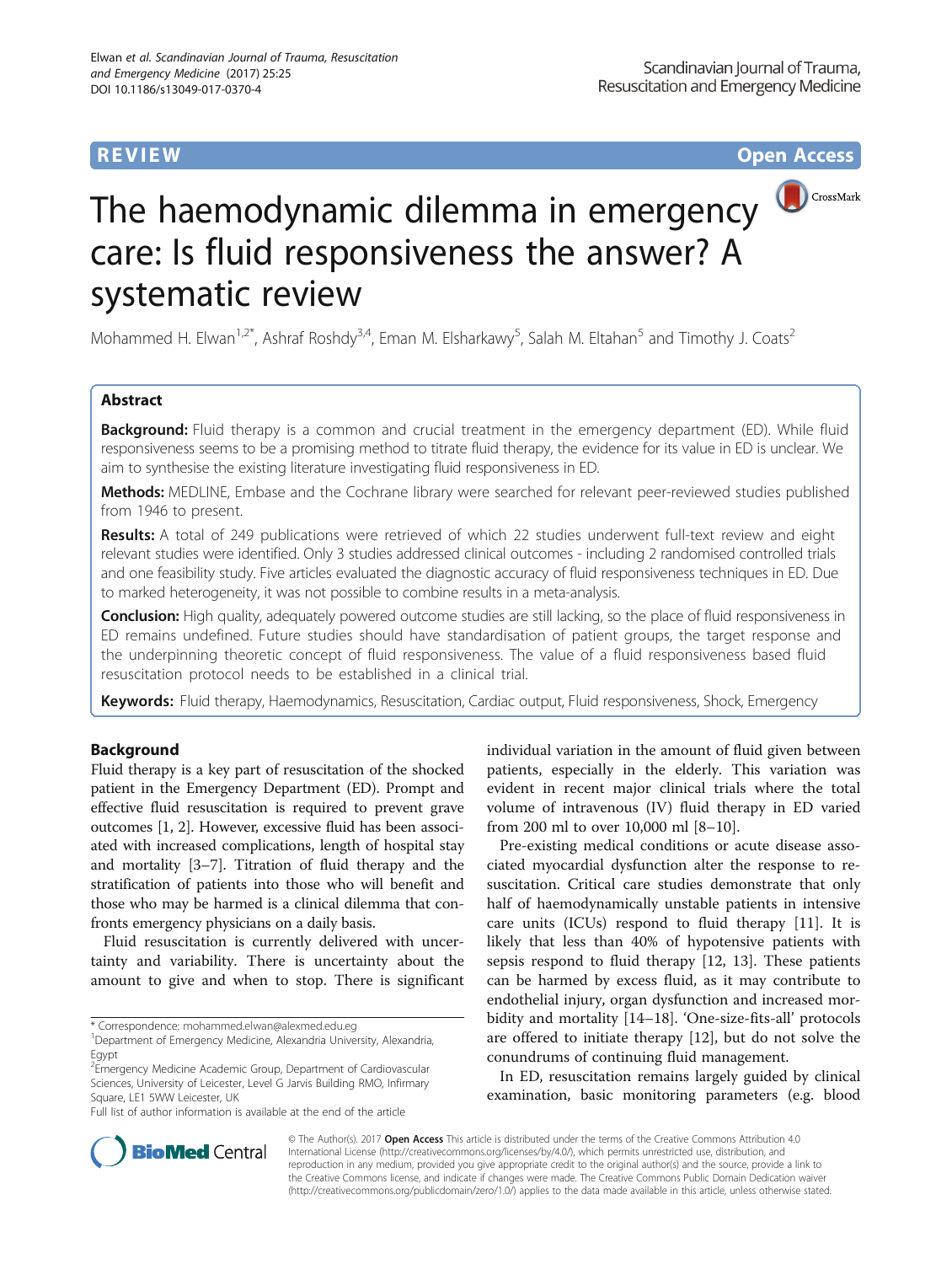pressure and heart rate) and biochemical parameters (e.g. blood lactate), which are poor predictors of volume status [[19, 20](#page-9-0)]. While change in central venous pressure (CVP) is still widely used, it has poor relationship with volume status [\[21](#page-9-0), [22](#page-9-0)].

The immediate goal of fluid resuscitation is improving cardiac output (CO) and ultimately improving tissue perfusion. If a fluid bolus does not increase CO, it will not improve tissue perfusion and may be harmful. The haemodynamic response to fluid loading, 'fluid responsiveness' has been suggested as a dynamic guide for fluid therapy and a controlled method of resuscitation [\[23](#page-9-0)]. Testing fluid responsiveness involves both a fluid challenge, and subsequent monitoring of change in a haemodynamic parameter [[18\]](#page-9-0).

One suggested definition of fluid responsiveness is 'an increase in a physiologic parameter, preferably cardiac output, within 15 min, superseding twice the error of the measuring technique after a 15-min administration of 6 mL/kg of crystalloids' [\[24](#page-9-0)]. However there is little agreement on the type or amount of fluid to use, the rate of infusion or the physiological targets [\[25\]](#page-9-0). The main drawback of using a fluid challenge is that, if it is negative, fluid has been irreversibly administered to the patient.

Alternatively, the preload challenge can be by passive leg raise (PLR) [\[26\]](#page-9-0) or positive pressure ventilation [\[27](#page-9-0)]. PLR has been used as a transient and reversible self-fluid challenge [[26\]](#page-9-0). During PLR, recruitment of splanchnic and lower limb blood transfers a volume of around 300 mL of blood into the central circulation mimicking a fluid challenge [\[28\]](#page-9-0). The effect of PLR is transient reaching its maximum effect at approximately 1 min [[29\]](#page-9-0). The final type of preload challenge is to use the circulatory effects of pressure cycles during mechanical ventilation, however this technique is not applicable to the majority of spontaneously breathing patients in ED [[27\]](#page-9-0).

A number of less invasive and noninvasive techniques for haemodynamic monitoring have been developed, which may be appropriate in emergency care. Less invasive methods include trans-oesophageal Doppler, transpulmonary thermodilution, pulse contour and pulse power analysis. Noninvasive methods include end-tidal carbon dioxide, transthoracic Doppler, bioimpedance, plethysmography and bioreactance [\[30\]](#page-9-0).

Most of the evidence about different fluid responsiveness strategies comes from perioperative and critical care setting, however as anaesthesia and ventilation profoundly affect cardiovascular responses, these data are difficult to apply to the ED. There are no previous systematic reviews on this topic in ED. In this study, we aim to synthesise the existing literature investigating fluid responsiveness in in-hospital emergency care.

#### **Methods**

A systematic review of literature was performed according to the Preferred Reporting Items for Systematic Reviews and Meta-Analyses (PRISMA) statement [\[31\]](#page-9-0).

#### PICO statement

Patient, In adult patients who may need fluid resuscitation in ED,

Intervention, Does testing fluid responsiveness Comparison, Compared to standard care Outcome, Affect haemodynamic or biochemical parameters, resource utilisation or mortality?

#### Identification of records

We searched the US National Library of Medicine's MEDLINE database via Ovid interface, Embase and the Cochrane library for relevant peer-reviewed studies published from 1946 to present. A clinical librarian assisted in the literature search.

We used the following search terms and subject headings: "emergency", "fluid/preload or volume responsiveness" and "preload dependency" with appropriate variations where applicable (Table 1). The references of identified articles were used to identify further publications. An electronic search alert was set up to identify recently published studies. Retrieved results were transferred to Endnote® (Thomson Reuters) where duplicates were removed. Titles were screened

| <b>Table 1</b> Search strategy, Embase: 1974 - 20 June 2016 |  |
|-------------------------------------------------------------|--|
|-------------------------------------------------------------|--|

|    | Search term                                      | Results  |
|----|--------------------------------------------------|----------|
| 1  | exp EMERGENCY HEALTH SERVICE/                    | 77907    |
| 2  | exp EMERGENCY MEDICINE/                          | 33070    |
| 3  | exp EMERGENCY WARD/                              | 85683    |
| 4  | "emergency department*".ti,ab                    | 87076    |
| 5  | "emergency room*".ti,ab                          | 22819    |
| 6  | (accident* adj2 emergenc*).ti,ab                 | 5254     |
| 7  | ("cardiac output*" adj2 increas*).ti,ab          | 6849     |
| 8  | ("stroke volume*" adj2 increas*).ti,ab           | 2433     |
| 9  | "emergency care".ti,ab                           | 7924     |
| 10 | 1 OR 2 OR 3 OR 4 OR 5 OR 6 OR 9                  | 214830   |
| 11 | "pre load dependen*".ti,ab                       | 7        |
| 12 | "preload dependen*".ti,ab                        | 241      |
| 13 | "fluid challeng*".ti,ab                          | 783      |
| 14 | "fluid respon*".ti,ab                            | 1225     |
| 15 | "pre load respon*".ti,ab                         | $\Omega$ |
| 16 | "preload respon*".ti,ab                          | 117      |
| 17 | "volume respon*".ti,ab                           | 1186     |
| 18 | 7 OR 8 OR 11 OR 12 OR 13 OR 14 OR 15 OR 16 OR 17 | 11672    |
| 19 | 10 AND 18                                        | 248      |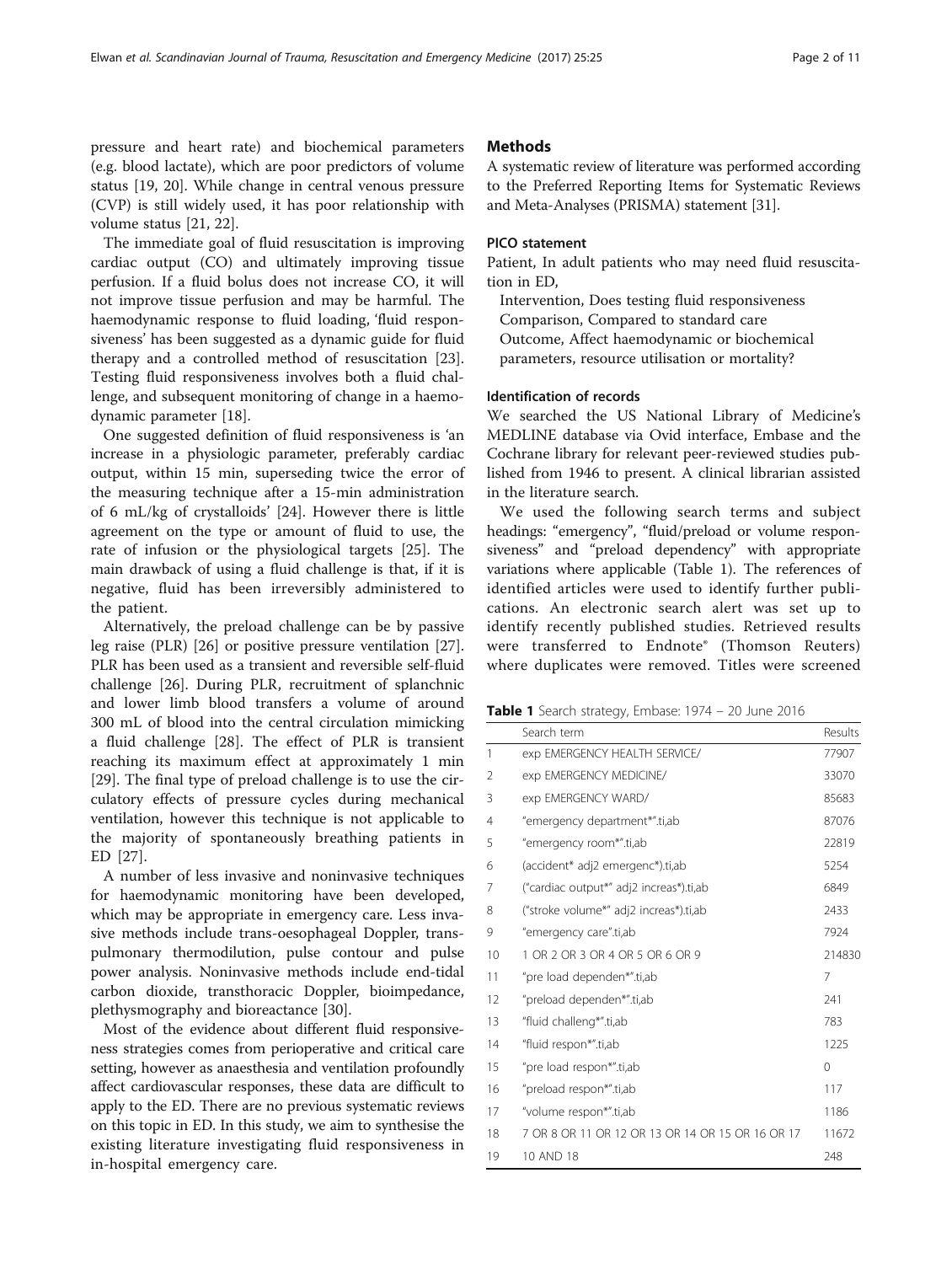for relevance initially, and abstracts were then further assessed. The full-text of eligible articles was obtained from NHS Athens and they were assessed for relevance. A flow diagram summarises the screening process (Fig. 1).

### Critical appraisal

Critical appraisal of the studies identified as relevant to the PICO question followed the CONSORT statement for randomized studies and the STARD checklist for diagnostic accuracy studies.[\[32](#page-9-0), [33\]](#page-9-0) Two authors (M.H.E and T.J.C) independently evaluated the methodologic quality of included studies and discussed the results. A third reviewer was available if a common rating was not agreed. Each study was rated according to the Oxford Clinical Evidence Based Medicine (OCEBM) levels of evidence [\[34\]](#page-9-0).

#### Results

A total of 249 publications were retrieved of which 22 studies underwent full-text review. Eight relevant studies were identified, with characteristics shown in Table [2,](#page-3-0) all of which were appraised as containing low level evidence. Twelve relevant conference abstracts were retrieved, however, we decided to exclude them as there was insufficient data to evaluate quality, and no subsequent full-text publications. Only 3 studies addressed clinical outcomes - including 2 randomised controlled

trials (RCT) and one feasibility study (Table [3\)](#page-4-0) [[35](#page-9-0)–[37](#page-9-0)]. Five articles evaluated the diagnostic accuracy of fluid responsiveness techniques in ED (Table [4\)](#page-5-0) [\[38](#page-9-0)–[42\]](#page-9-0). Neither diagnostic studies nor the feasibility study included a comparison to standard care. The two RCTs varied in patient groups, interventions and primary outcomes. Due to marked heterogeneity, it was not possible to combine results in a meta-analysis. In the following paragraphs, we elaborate on the findings of the two RCTs and the two highest quality diagnostic studies.

Kuan et al.[\[35](#page-9-0)] compared a fluid responsiveness protocol to standard care. Inclusion criteria were sepsis (defined by two systemic inflammatory response syndrome, SIRS, criteria and suspected infection) and lactate ≥3 mmol/L. Fluid responsiveness was estimated by change in stroke volume index (ΔSVI) measured by bioreactance CO monitor after PLR. A positive response (defined as 10%–20% ΔSVI) triggered infusion of 500 mL or 1 L of crystalloids respectively. The primary outcome was lactate clearance of more than 20% at 3 h. Initial fluid responsiveness was observed in 79% of treatment group patients. The treatment group received clinically significant more IV fluid (975 mL; 95% CI−450 to 1,725 mL) by the end of study at 3 h, but there was no significant difference in the rate of lactate clearance at 3 h or in-hospital mortality. Both groups received comparable amount of fluid at 24 h. In a planned subgroup analysis of patients with preexisting fluid overload (e.g. congestive heart failure

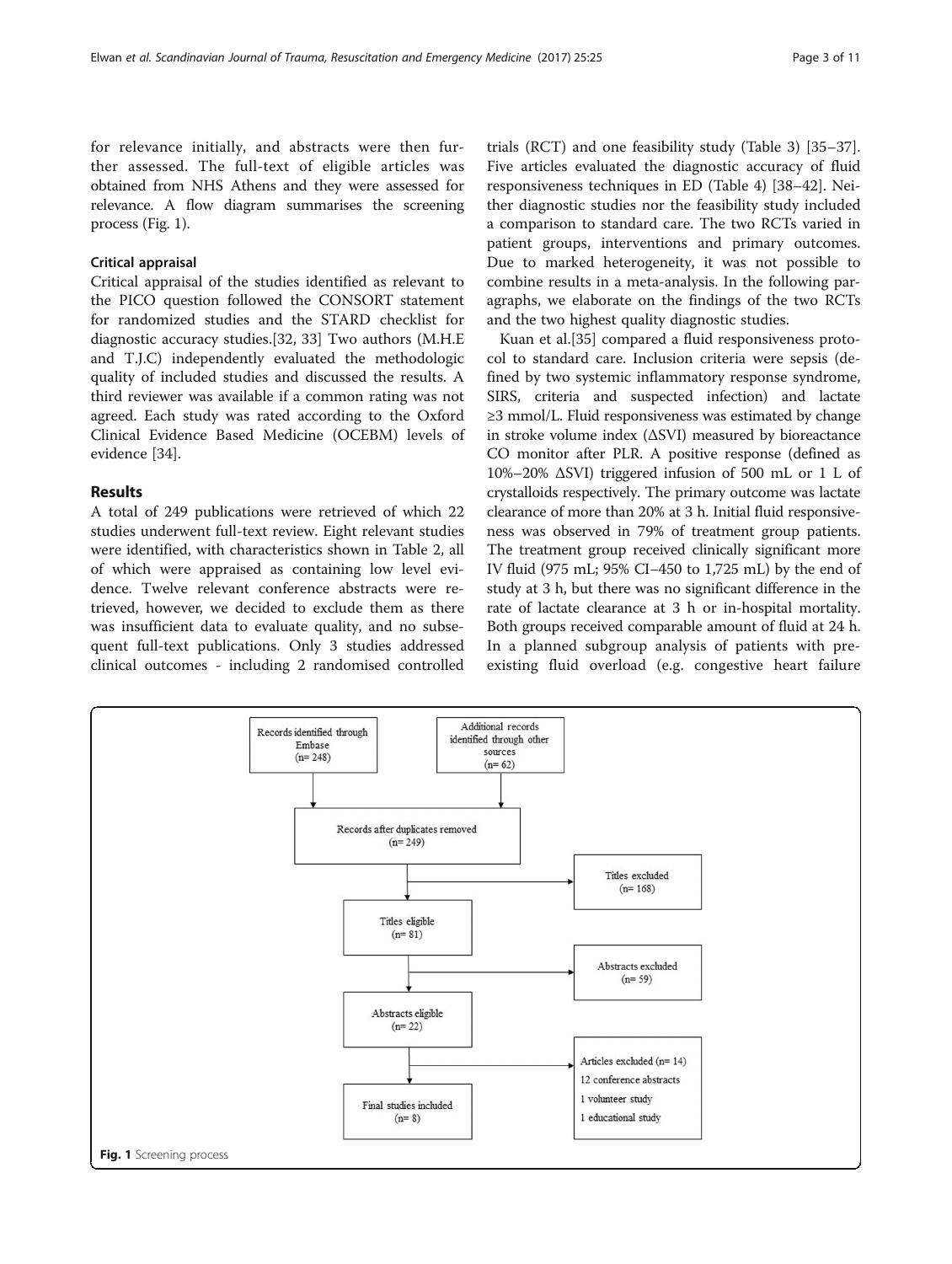| Author                | Year       | Location       | Setting                                           | Design             | Aims                                                                                                                                     | Level of<br>evidence* | Appraisal comments                                                                                                                                                                                                                                                   |
|-----------------------|------------|----------------|---------------------------------------------------|--------------------|------------------------------------------------------------------------------------------------------------------------------------------|-----------------------|----------------------------------------------------------------------------------------------------------------------------------------------------------------------------------------------------------------------------------------------------------------------|
| Corl <sup>38</sup>    | 2012 USA   |                | Single centre,<br>academic ED                     |                    | Diagnostic To determine the accuracy<br>of the caval index to detect<br>fluid responsiveness                                             | $\overline{4}$        | • High risk of bias<br>· Convenience sample, unclear<br>description of population<br>· Gold standard (TEB) questionable<br>• Patients were excluded from<br>analysis due to incomplete data                                                                          |
| Jung <sup>42</sup>    |            | 2012 Korea     | Single centre,<br>academic ED                     |                    | Diagnostic To determine the validity<br>of corrected flow to predict<br>fluid responsiveness                                             | 4                     | • High risk of bias<br>• Not presented as a diagnostic<br>test study<br>• Unclear patient selection method<br>• No blinding to reference test<br>measurements.<br>• No pre-specified threshold                                                                       |
| Feissel <sup>40</sup> |            | 2013 France    | Single centre, ED                                 |                    | Diagnostic To determine whether<br>plethysmographic variability<br>index can predict<br>fluid responsiveness                             | 3                     | • High risk of bias<br>• Not presented as a diagnostic<br>test study<br>· Unclear patient selection method.<br>· Inappropriate exclusions<br>• Patients were excluded from<br>analysis due to incomplete data<br>· No pre-specified threshold                        |
| Coen <sup>37</sup>    | 2014 Italy |                | Single centre, major Treatment<br>metropolitan ED |                    | To investigate the reliability<br>of caval index and lung<br>ultrasound to guide fluid<br>infusion                                       | $\overline{4}$        | • High risk of bias<br>• No control group<br>• No sample size calculation                                                                                                                                                                                            |
| de Valk <sup>39</sup> |            |                | 2014 Netherlands Single centre,<br>academic ED    | Diagnostic         | To investigate the reliability<br>of caval index to predict fluid<br>responsiveness                                                      | $\overline{4}$        | • High risk of bias<br>· Convenience sample<br>· No pre-specified threshold.<br>• Gold standard test questionable<br>• No blinding to index test<br>measurements<br>• Patients were excluded from<br>analysis due to incomplete data<br>• No pre-specified threshold |
| Duus <sup>41</sup>    | 2015 USA   |                | Single centre,<br>adult FD                        |                    | Diagnostic To determine the reproducibility<br>of PLR and fluid bolus monitored<br>by bioreactance in predicting<br>fluid responsiveness | 3                     | • High risk of bias<br>• Observational<br>· Convenience sample.<br>• Consecutive measures may influence<br>each other<br>• No blinding to index test<br>measurements                                                                                                 |
| $\text{Hou}^{36}$     |            | 2016 USA       | Multi centre                                      | Treatment<br>(RCT) | To evaluate the impact of a<br>fluid responsiveness protocol<br>in decreasing organ failure                                              | $\overline{4}$        | • Lack of blinding<br>· Relatively few patients per center<br>· Only collected 10% of planned<br>sample. Very likely Type II error<br>• Downgraded due to imprecision                                                                                                |
| Kuan <sup>35</sup>    |            | 2016 Singapore | Single centre,<br>academic ED                     | Treatment<br>(RCT) | To Evaluate a non-invasive<br>heamodynamic algorithm<br>compared to standard care                                                        | $\overline{2}$        | • Lack of blinding<br>· Underpowered: high difference in<br>primary outcome - ARR 25%. RRR<br>approx. 40%                                                                                                                                                            |

### <span id="page-3-0"></span>Table 2 General characteristics of included studies

RCT, Randomised controlled trial; TEB, thoracic electrical bioimpedance; ARR, absolute risk reduction; RRR, relative risk reduction; ED, emergency department; PLR, passive leg raise

and renal failure), fluid responsiveness group received more fluid at 3 h.

Hou et al. [[36](#page-9-0)] compared standard care to a fluid responsiveness protocol using a fluid bolus and bioreactance CO monitor. Inclusion criteria were age ≥18, two SIRS criteria, lactate  $\geq 2$  mmol/L and < 4 mmol/L and 4 h from ED presentation. Fluid responsiveness, defined as >10% increase in stroke volume (SV) after a 5 mL/Kg fluid bolus, mandated 1 L of fluid infusion. The primary outcome was change of sequential organ failure assessment (SOFA) score  $\geq 1$  over 72 h. The rate of fluid responsiveness was 47%. There was no significant difference in increase in SOFA score, the rate of hospitalisation or change in lactate over 4 h. The treatment group received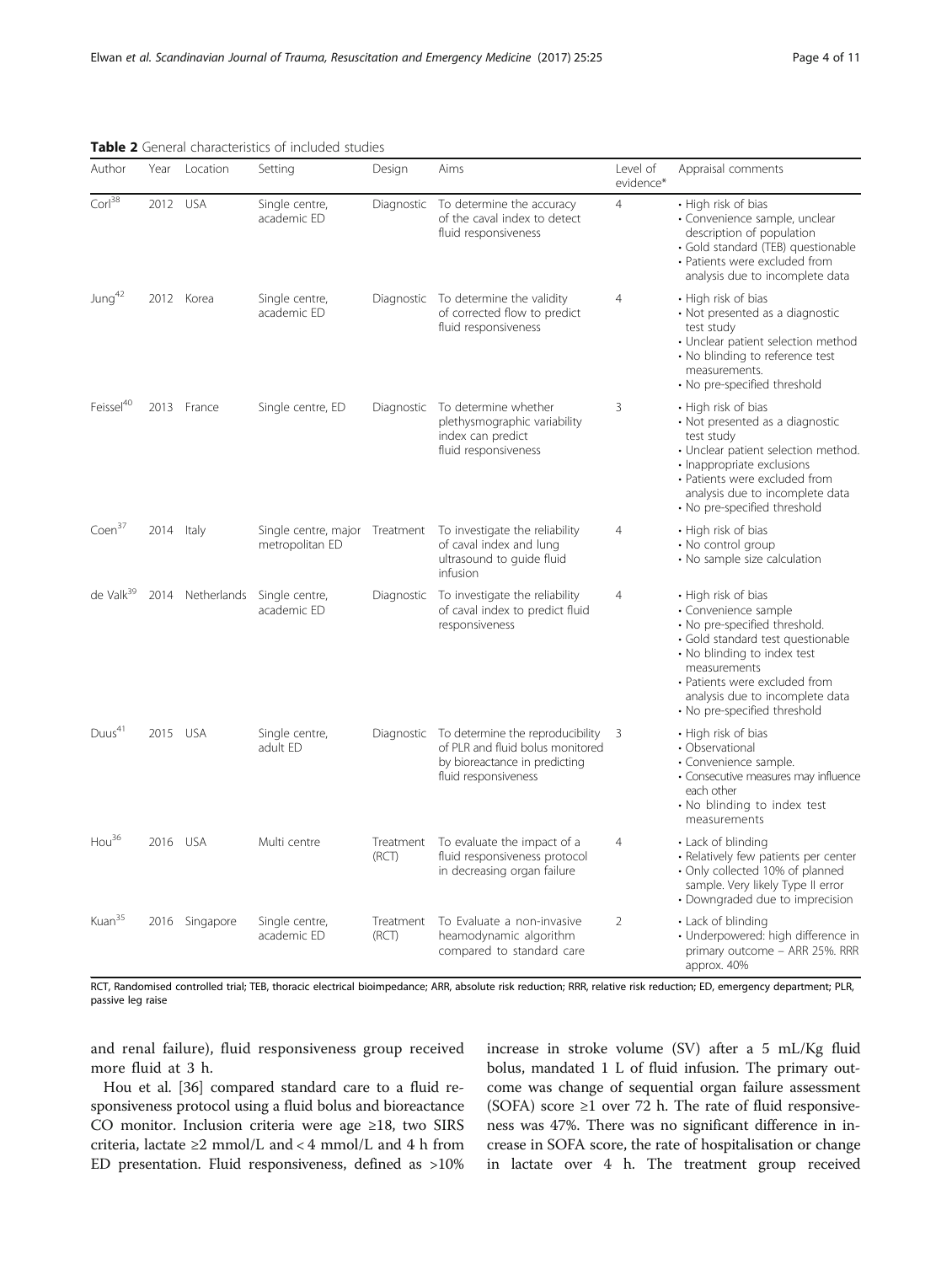| Author             | Participants                                                                |   |                 |                         |                          | intervention                            |                   |                                                     |     |                  | Control                                    | Primary outcome                                                 |
|--------------------|-----------------------------------------------------------------------------|---|-----------------|-------------------------|--------------------------|-----------------------------------------|-------------------|-----------------------------------------------------|-----|------------------|--------------------------------------------|-----------------------------------------------------------------|
|                    | Inclusion criteria                                                          |   | SOFA            | Basline Baseline<br>MAP | lactate                  | Dynamic test Monitor                    |                   | Parameter<br>measured                               |     | Cutoff Treatment |                                            |                                                                 |
| Kuan <sup>35</sup> | Age 221, two SIRS criteria, 122 3.4±2.6* 88                                 |   |                 |                         | $\pm 18^*$ 4.8 $\pm 2^*$ | PLR<br>                                 | Bioreactance ASVI |                                                     | 10% |                  | 500 mL bolus Standard care Rate of lactate |                                                                 |
|                    | uspected infection and<br>lactate 23 mmol/L                                 |   |                 |                         |                          |                                         |                   |                                                     | 20% | I L bolus        | (target MAP<br>$> =65$ )                   | clearance >20% at<br>$\frac{1}{2}$                              |
| Hou <sup>36</sup>  | Age 218, two SIRS criteria,<br>actate 22 mmol/L and<br>$<$ 4 mmol/L and 4 h | g | $1.1 \pm 1.5$ * | $92*$                   | $2.6 \pm 0.4*$           | (5 ml/kg over<br>10 min)<br>Fluid bolus | Bioreactance      | (within 5 min<br>of the fluid bolus)<br>$\triangle$ | 10% | 1 L infusion     | Standard care                              | score by $> = 1$ point<br>over the first 72 h<br>Worsening SOFA |
| $C$ oen $37$       | Age 218, Septic shock or<br>from ED presentation<br>actate >4 mmol/L        |   | 51 7.1 ± 2.9    | $60 \pm 13$             | $4.6 \pm 3.3$            | Spontaneous<br>prirting                 | Ultrasound        | Caval index                                         | 30% | 500 mL bolus     | ∖<br>N∕                                    | $\lessgtr$                                                      |
|                    | *Combined from treatment and control groups estimates                       |   |                 |                         |                          |                                         |                   |                                                     |     |                  |                                            |                                                                 |

Table 3 Main characteristics of clinical studies

Table 3 Main characteristics of clinical studies

SIRS, systemic inflammatory response syndrome; SOFA, sequential organ failure assessment; MAP, mean arterial pressure; PLR, passive leg raise; SVI, stroke volume index; SV, stroke volume SIRS, systemic inflammatory response syndrome; SOFA, sequential organ failure assessment; MAP, mean arterial pressure; PLR, passive leg raise; SVI, stroke volume index; SV, stroke volume

<span id="page-4-0"></span> $\overline{1}$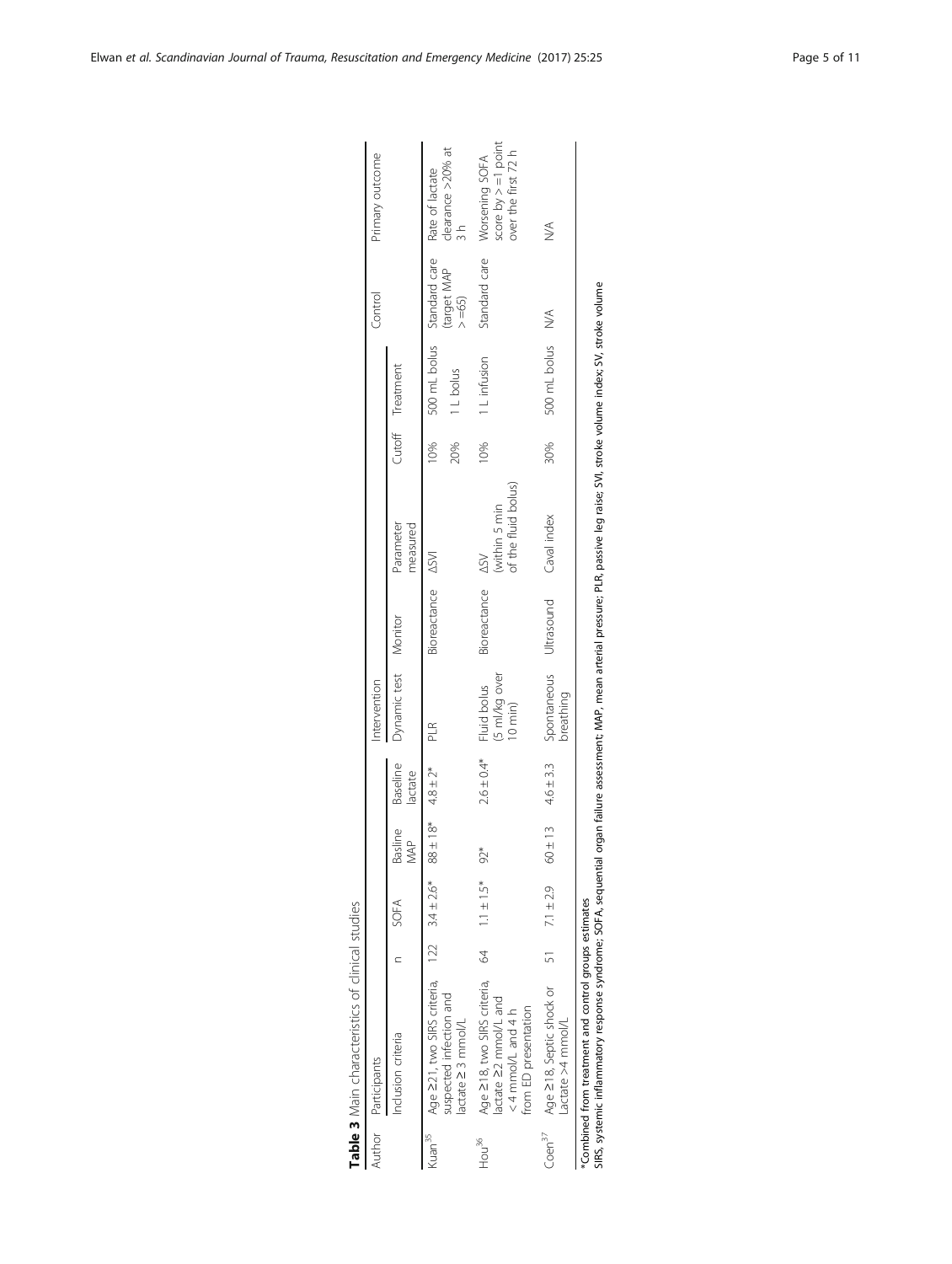| Author                | Participants                                                                           |                               |                        |                        |                 |                     | Intervention             |                        |                                                |                                   | Criterion standard                                                                                                                                          | Rate of<br>FR (%) | $\leq$                 | S                      | AUC                        |
|-----------------------|----------------------------------------------------------------------------------------|-------------------------------|------------------------|------------------------|-----------------|---------------------|--------------------------|------------------------|------------------------------------------------|-----------------------------------|-------------------------------------------------------------------------------------------------------------------------------------------------------------|-------------------|------------------------|------------------------|----------------------------|
|                       | Inclusion<br>criteria                                                                  | δ.                            | Disease<br>severity    | Base<br>$\mathbb B$    | Lactate<br>Base | breathing<br>Spont. | Dynamic<br>test          | Monitor                | Parameter measured                             | Cutoff                            | (FR definition)                                                                                                                                             |                   |                        |                        |                            |
| Corl <sup>38</sup>    | hypovolaemic<br>expected to<br>be eu- or<br>Age $\geq$ 18,<br>clinically               | 26                            | $\lessgtr$             | $rac{5B}{4}$           | N/A             | Yes                 | PLR.                     | S                      | A Caval index                                  | Š                                 | 210% increase in<br>CI by TEB 4 min<br>after PLR                                                                                                            | $\overline{5}$    | $\lessgtr$             | $\stackrel{<}{\geq}$   | $(0.31 - 0.81)$<br>0.56    |
| Duus <sup>41</sup>    | receive a fluid<br>Age 218 and<br>decided to<br>bolus                                  | (100 were<br>analysed)<br>109 | APACHE<br>$15 \pm 3.6$ | $126 \pm 19$<br>MAP    | $1.4 \pm 0.6$   | Yes                 | PLR.                     | Bioreactance           | $\leq \geq$                                    | 10%                               | SV by bioreactance<br>(at least 5 ml/kg -<br>after a fluid bolus<br>210% increase in<br>infusion time or<br>no pre-defined<br>time frame for<br>assessment) | $\circ$           | $(72\% - 88\%)$<br>80% | $(51\% - 71\%)$<br>61% | $\lessgtr$                 |
| de Valk $^{39}$       | clinical sign of<br>eceive a fluid<br>At least one<br>decided to<br>shock and<br>bolus | analysed)<br>(45 were<br>52   | $\lessgtr$             | $73.8 \pm 14.2$<br>MAP | $19 +$          | $1.1$ Yes           | Spontaneous<br>breathing | S                      | Caval Index                                    | pre-defined)<br>36.5%<br><b>Z</b> | 210 mmHg increase<br>in BP 15 min after<br>ml NaCl 0.9% over<br>a fluid bolus (500<br>$15$ min)                                                             | 27                | 83%                    | 67%                    | 0.741                      |
| Feissel <sup>40</sup> | ventilated, sinus<br>mechanically<br>septic shock<br>rhythm and<br>Age 218,            | (31 were<br>analysed)<br>39   | $14 \pm 2$<br>SOFA     | $72 \pm 19*$           | $\lessgtr$      | $\frac{1}{2}$       | $\geq$                   | Plethysmography        | Plethysmographic<br>variability index<br>(PXI) | pre-defined)<br>19%<br>ğ          | 215% increase in VTI<br>by TTE 5 min after a<br>fluid bolus (8 mL/kg<br>HES over 20 min)                                                                    | 52                | $(69% - 100%$<br>94%   | $(61\% - 97\%)$<br>87% | $(0.83 - 0.99)$<br>0.97    |
| Jung <sup>42</sup>    | sepsis-induced<br>Spontaneous<br>hypotension<br>breathing,                             | analysed)<br>(22 were<br>26   | $\lessgtr$             | $\lessgtr$             | $\lessgtr$      | Yes                 | None                     | Oesophageal<br>Doppler | corrected flow<br>time (FTc)<br>Baseline       | pre-defined)<br>301 ms<br>ÖN)     | Doppler immediately<br>SVI by oesophageal<br>(7 mL/kg HES over<br>210% increase in<br>after a fluid bolus<br>30 min)                                        | 65                | 88.2%                  | 88.8%                  | $(0.708 - 0.979)$<br>0.870 |

<span id="page-5-0"></span>Elwan et al. Scandinavian Journal of Trauma, Resuscitation and Emergency Medicine (2017) 25:25 Page 6 of 11

organ failure assessment; SBP, systolic blood pressure; MAP, mean arterial pressure; APACHE, Acute Physiology and Chronic Health Evaluation; MV, mechanical ventilation; CI, cardiac index; VTI, velocity time

integral; TTE, trans-thoracic echocardiography; HES, hydroxylethyl starch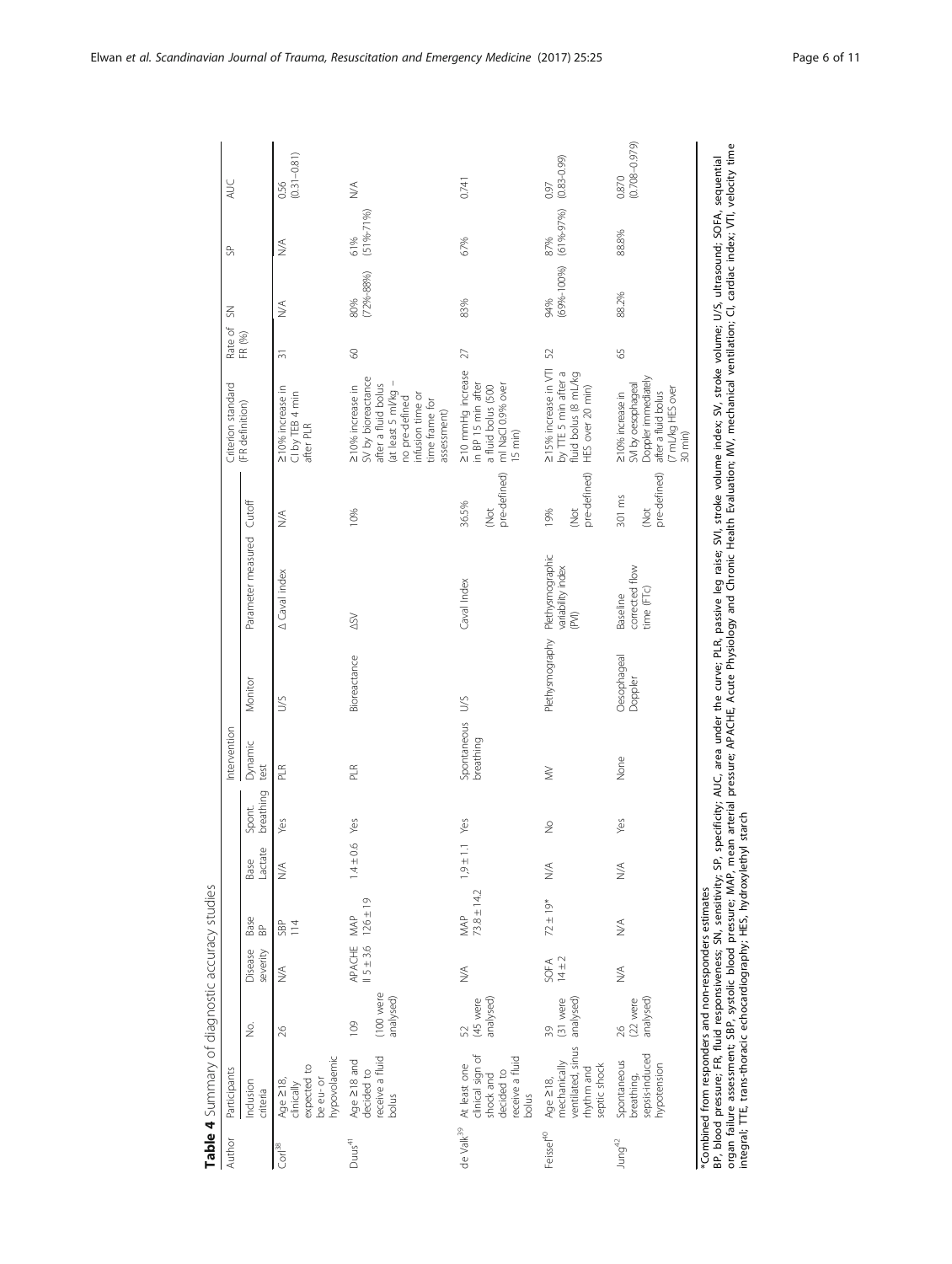significantly more IV fluid at 4 h 2633 cc (2264 – 3001) vs 1002 cc (707 – 1298), however the amount of fluid received was similar at 24 h.

Duus et al. [\[41\]](#page-9-0) evaluated the diagnostic accuracy of PLR compared to fluid bolus - both measured by bioreactance. Fluid responsiveness was defined as ≥10% increase in SV after a fluid bolus. The rate of fluid responsiveness was 60%. PLR predicted fluid responsiveness with a sensitivity of 80% (72%–88%) and specificity of 61% (51%– 71%). All patients were spontaneously breathing and most were of low disease severity (Table [4](#page-5-0)).

Feissel et al. [[40\]](#page-9-0) evaluated Plethysmographic variability index (PVI) during mechanical ventilation compared to an 8 mL/kg hydroxylethyl starch bolus. Fluid responsiveness was defined as ≥15% increase in velocity time integral (VTI) by echocardiography after the fluid bolus. Fluid responsiveness was detected in 52% of patients. PVI predicted the response to fluid loading with a sensitivity of 94% (69%–100%), specificity of 87% (61%–97%) and area under the curve (AUC) of 0.97 (0.83–0.99) (Table [4\)](#page-5-0).

#### Limitations

This is the first review of fluid responsiveness in emergency medicine, and has a number of limitations. This review was not registered in advance, which may increase the risk of reporting bias. Literature search was undertaken by one author (M.H.E.), however, a clinical librarian was involved in the search strategy. We used wide search criteria from three sources and hand searched references to include relevant studies, however we excluded conference abstracts that could not be assessed for methodological quality.

#### **Discussion**

While fluid responsiveness is directly relevant to emergency care, we have found very little evidence (489 patients in total) on which to base best practice. This small number of studies reflects a relatively new concept to emergency care compared to anaesthesia and critical care - where fluid therapy has evolved over many years [\[11](#page-9-0), [43](#page-9-0)]. Most studies suffered from methodological limitations and there was a large amount of heterogeneity, which makes interpretation difficult.

The main sources of heterogeneity were (1) the patient groups, (2) the type of preload challenge, (3) the monitoring method used, and (4) the definition of 'fluid responsive'.

#### Patients

Patients included in the studies had a wide range of underlying conditions of varying severity. In contrast with ICU and peri-operative studies [\[44\]](#page-10-0), most patients were spontaneously breathing (except the Feissel et al.

[[40\]](#page-9-0) study of mechanically ventilated patients in ED). The 2 RCTs were based on less severe patients in early sepsis, with both studies having low generalizability as they excluded patients with a wide range of comorbid conditions. In both studies patient inclusion hinged mainly on the diagnosis of sepsis and elevated lactate. However, intensive fluid therapy based on lactate alone may not be appropriate [[45\]](#page-10-0). There is no clear signal from the evidence about whether future research should concentrate on high risk or lower risk patients.

#### Preload challenge

To give a preload challenge three studies used PLR [[35](#page-9-0), [38](#page-9-0), [41\]](#page-9-0), one study used a fluid challenge, [\[36](#page-9-0)] two used the spontaneous breathing effect [[37, 40\]](#page-9-0),one used mechanical ventilation [[40\]](#page-9-0) and one did not use a preload challenge and relied on baseline measurements [[42\]](#page-9-0). These methods are not necessarily comparable, and there is little evidence about which is best in ED.

Fluid bolus has been used as the criterion method (gold standard) of preload challenge in all but one diagnostic studies [[39](#page-9-0)–[42\]](#page-9-0). The fluid challenge varied in type, amount, infusion time and time frame for assessment (Table [4\)](#page-5-0). Similar variability was reported in ICU practice [[46](#page-10-0)] and in similar diagnostic studies where fluid challenge was used as a criterion standard [[44, 47\]](#page-10-0). A recent review showed heterogeneity in fluid bolus therapy and a lack of studies correlating the physiological effects of a fluid bolus to clinical outcomes [[25](#page-9-0)].

#### **Monitoring**

Most of the included studies tested non-invasive monitors to track CO (or one of its surrogates). This is in line with a recent French survey that demonstrated that ED clinicians prefer to use the less invasive and less timeconsuming indicators of fluid responsiveness [[48\]](#page-10-0). In our review bioreactance was employed in 3 studies [[35](#page-9-0), [36](#page-9-0), [41\]](#page-9-0), ultrasound derived caval index in 3 studies [[37](#page-9-0)–[39](#page-9-0)] and plethysmography in one study [[40\]](#page-9-0). One study used oesophageal Doppler in the ED, but this is probably too invasive to be generalizable [[42](#page-9-0)].

In the diagnostic accuracy studies (Table [4\)](#page-5-0), the variation in definition of the criterion standard made comparison difficult. Two studies utilised the same monitor for both the test and reference methods [\[41, 42\]](#page-9-0) (one using bioreactance and the other oesophageal Doppler) violating the assumption of independence and leading to risk of overestimation of effect [[41, 42\]](#page-9-0). The remaining 3 studies each used a different reference test, (one each using bioimpedance, non-invasive blood pressure and trans-thoracic echocardiography).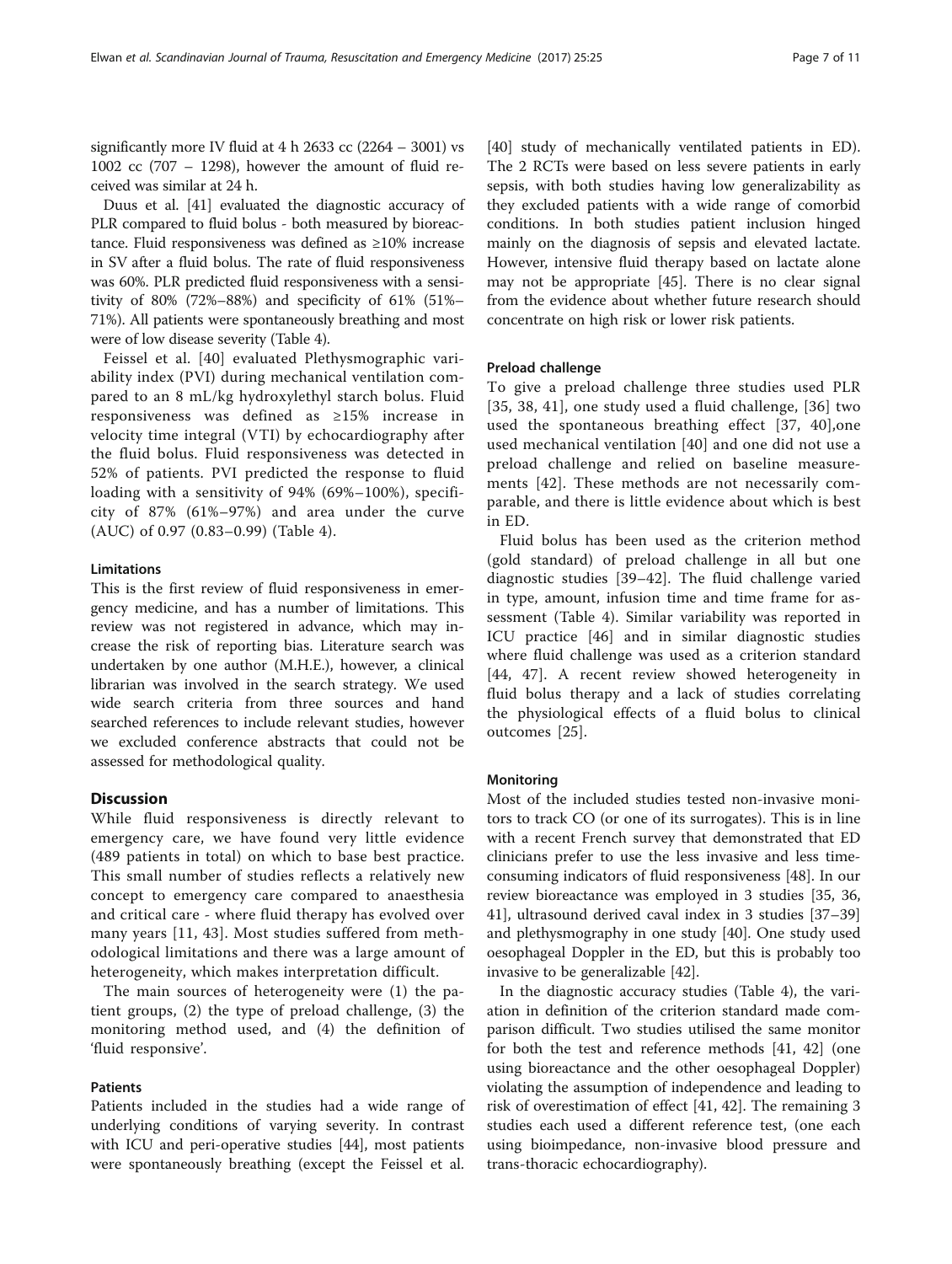#### Fluid responsiveness definition

There was a variety of definitions used to define 'fluid responsive'. The commonest definition of fluid responsiveness was a 10% increase in SV, cardiac index (CI) or SVI (5 studies) [\[35](#page-9-0), [36](#page-9-0), [38, 41, 42](#page-9-0)]. Caval index, blood pressure and echocardiographic velocity time integral (VTI) were used in the remaining 3 studies. Using these different definitions and the varying entry criteria the rate of fluid responsiveness in the patients studied ranged from 31% to 79%.

Previous studies, mostly in ICU, used >0 to 20% change in SV or CO as a threshold for fluid responsiveness [[11\]](#page-9-0). More recently this range has narrowed with a 10–15% change commonly used to define a change that is not due to random variability [[49](#page-10-0)]. This cut-off is sometimes derived from the reported precision of thermodilution [\[50](#page-10-0)], and may not be optimal when a different device is used [[51](#page-10-0)]. The clinical significance of a given change should be also appreciated.

#### Diagnostic accuracy

The diagnostic accuracy of different techniques varied greatly (Table [4](#page-5-0)). This may be explained by the heterogeneity of subjects and methods or by true differences between the techniques. Notably, the highest accuracy was observed in mechanically ventilated patients, [[40](#page-9-0)] which may show the technical challenge of applying fluid responsiveness to spontaneously breathing and moving patients in ED.

The diagnostic accuracy of different fluid responsiveness predictors have been more thoroughly studied in ICU and peri-operative setting. PLR-induced changes in CO has been validated against a 'gold standard' fluid bolus in several meta-analyses [[44, 47, 52, 53\]](#page-10-0). It showed a reasonable accuracy regardless of the monitoring method or ventilation mode (sensitivity 85–89%, specificity 91–92% and area under the curve 0.95). Lower accuracy was observed for caval index, especially in spontaneously breathing patients - with a higher cut-off value to define a positive response [\[54](#page-10-0)].

In ED patients, spontaneous breathing, arrhythmia and autonomic response to PLR may confound the validity of the test. The test may also be different in ED patients who may be more hypovolaemic in the early stages of treatment, compared to the more fluid replete patients in ICU. The accuracy of the caval index remains questionable in spontaneously breathing patients [\[54](#page-10-0)], and the methods based on mechanical ventilation (e.g. plethysmography) are only relevant to a few of the most severely ill ED patients [\[55](#page-10-0)].

#### **Outcomes**

One of the three clinical trials was a feasibility study without a primary outcome. The remaining two studies used different primary outcomes – lactate clearance and SOFA score change (Table [3\)](#page-4-0). Both studies reported no significant difference in primary outcomes. However Type II error is possible, as the trial that used a clinically important endpoint (SOFA score at 72 h) only recruited 10% of the planned sample size, so the results cannot be interpreted [\[36\]](#page-9-0).

A secondary outcome for all studies was the amount of fluid given. The fluid responsiveness based protocols triggered more intensive early resuscitation, however the total fluid received by fluid responsiveness and standard care groups seemed to equalise by the end of the first 24 h. So, total fluid volume was the same, but the intervention meant that the fluid was 'front-loaded' into the early phase of care. A similar effect has been seen in the recent major protocolised sepsis care trials [[8](#page-9-0)–[10](#page-9-0), [56](#page-10-0)].

There are limited data on the usefulness of the fluid responsiveness approach to fluid management. A 2012 Cochrane review showed no mortality benefit from flowguided haemodynamic approach in the peri-operative setting. This was supported by a recent RCT of a COguided haemodynamic algorithm (repeated 250 ml fluid challenges over 5 min. Fluid responsiveness was defined as ≥10% increase in SV sustained for 20 min or more) [[57\]](#page-10-0). There was no significant difference in morbidity or mortality. However, the authors went on to include their findings to an updated meta-analysis of 37 more trials and found fewer complications in the intervention arm.

#### Implications and uncertainties

The clinical relevance of 'fluid responsiveness' in the ED may be similar in principle to other settings. However, fluid management in ED is faced with unique challenges (e.g. early disease, elderly patients), in addition to limited time, limited resources and sometimes delay in transfer to intensive care. Hence, studies in other settings may not resolve the ED haemodynamic dilemma. As the benefit of fluid administration is often related to early administration, we think that, despite the practical difficulties, studying fluid resuscitation in the ED is fundamental for improving patient outcomes. Fluid responsiveness based resuscitation strategies have not been adequately tested in the ED to know whether or not they influence outcome, but fluid responsiveness remains an attractive concept.

We were unable to perform any meta-analysis due to the large variation within the literature. To resolve the current heterogeneity, we would like to suggest some standardisation for future research:

- Which patient group?
- Standardised definition of the target patient group is required, and the 'uncertainty principle' could be used. It is unreasonable to delay fluid administration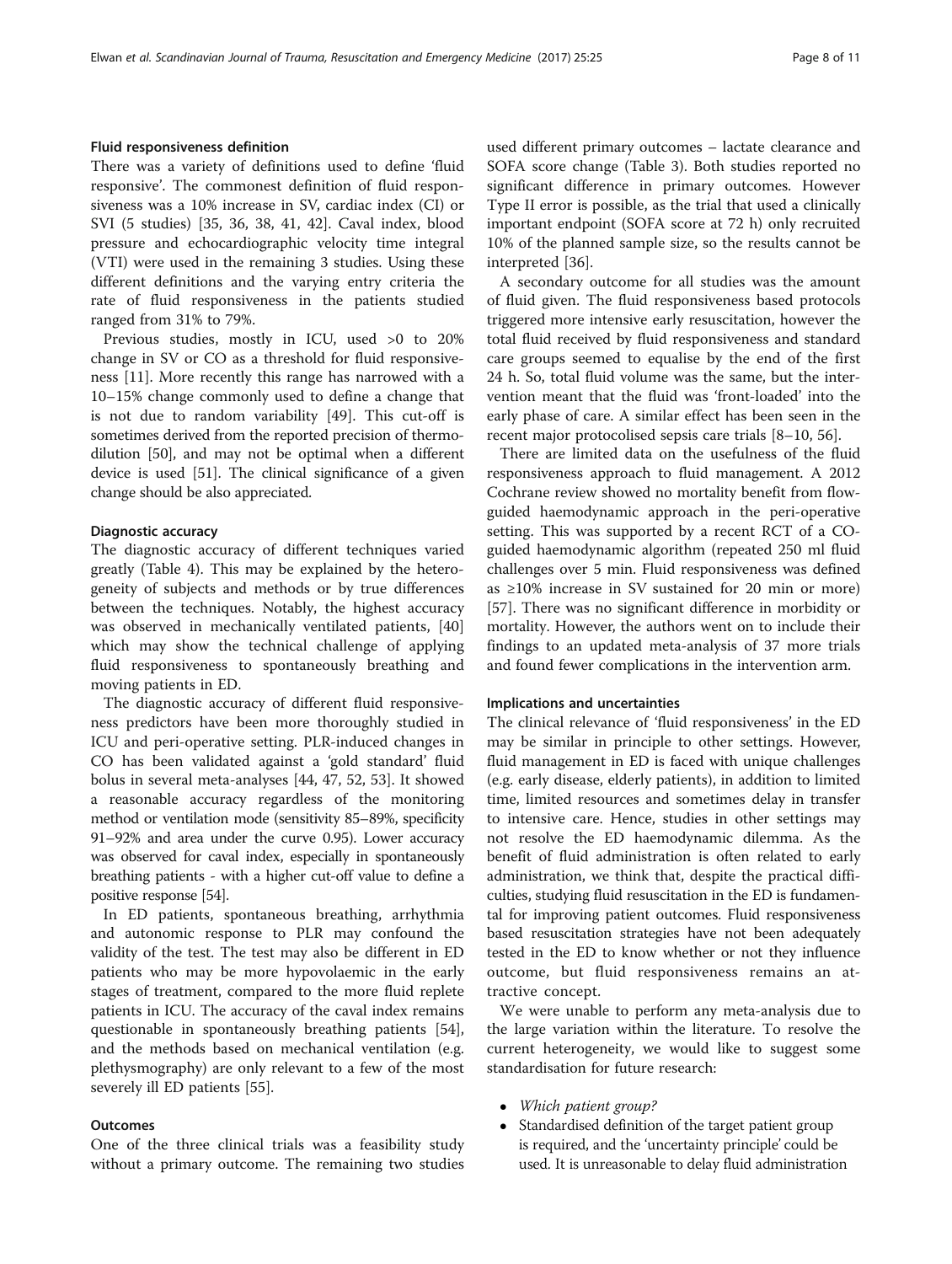for overtly hypovolaemic or septic patients, and a fluid responsiveness test is not needed. It is also unreasonable to give fluid if the clinician thinks that this may be harmful. However, in patients where the clinician is uncertain about the best course of action a test of fluid responsiveness may help. Future research should target the groups where there is clinical uncertainty.

- What is the target response?
- It is difficult to interpret a diagnostic test when the target response is ill defined. Current theory suggests that fluid responsiveness is a normal state (normal hearts are functioning on the ascending limb of the Frank-Starling curve) [\[23,](#page-9-0) [58\]](#page-10-0). However, only about half of healthy volunteers show a positive fluid test response [\[59](#page-10-0)–[61](#page-10-0)]. Other studies have shown that healthy supine adults do not increase their SV after a preload challenge [\[62,](#page-10-0) [63\]](#page-10-0). So either the test is not measuring what we think that it is measuring (other factors also influencing the test result) or the theoretic concept of 'normality' on the Frank-Starling curve is an over-simplification of complex cardiovascular physiology. It is therefore not correct (and a source of confusion in the current literature) to think of "responsiveness" as a target. Future studies should use an endpoint that is independent of the fluid responsiveness test.
- What outcome should be used?
- The outcome should be independent of the test and relevant to the patient. Survival (lived/died) is appropriate for large scale interventional clinical trials of a fluid responsiveness based resuscitation protocols. Surrogate outcomes should be carefully assessed for patient relevance. We would suggest that 'volume of fluid used' does not pass this test and should not be used as a primary outcome in future studies.
- When to start and when to stop fluid resuscitation?
- Fluid responsiveness does not tell us when to start or stop fluid therapy (about 50% of volunteers would have received unnecessary fluid based on a positive response). The human volunteer studies suggest that it may be unwise to use a fluid responsiveness test as a definition of the resuscitated state (an endpoint for resuscitation). A fluid responsiveness test may help the clinician decide if more fluid could help achieve the resuscitated state (by predicting the effect of a fluid bolus), but cannot be used to define when the resuscitated state has been achieved (for which there are already well established clinical parameters). Future studies should not use fluid responsiveness to determine when to start or stop fluid resuscitation.
- What is the conceptual framework for fluid responsiveness in ED?
- Much of the current heterogeneity within the literature seems to be based on different concepts of how a fluid responsiveness test could potentially be used in an ED management protocol. The key concept is that the test is only a predictor of the haemodynamic effect of further fluid resuscitation – the clinician still has to decide whether further resuscitation is required and incorporate the fluid response prediction into the wider picture of the patient's physiological state. Future studies would have less variation if based around this central concept.

#### Conclusion

One-size-fits-all protocolised 'fixed goal' care has been challenged [\[8](#page-9-0)–[10\]](#page-9-0) and there is more interest in individualised care. The use of fluid responsiveness was investigated in the ED in 8 articles with considerable methodological heterogeneity. There were no high quality, adequately powered outcome studies so the place of fluid responsiveness in ED remains undefined. Future studies should have standardisation of patient groups, the target response and the underpinning theoretic concept of fluid responsiveness. The value of a fluid responsiveness based fluid resuscitation protocol in the ED needs to be established in a clinical trial.

#### Acknowledgements

MHE is supported by the Ministry of Higher Education – Missions Sector, Egypt and the British Council through the Newton-Mosharafa Fund. We would like to thank Sarah Sutton, Clinical Librarian in the University Hospitals of Leicester for her input into the literature search.

#### Funding

Not applicable.

#### Availability of data and materials

Data sharing not applicable to this article as no datasets were generated or analysed during the current study.

#### Authors' contributions

MHE contributed in literature search, writing and critical appraisal. AR contributed in writing, critical revision and editing. EME and SME contributed in the study protocol and supervision. TJC contributed in PICO statement formulation, critical appraisal, writing and critical revision. All authors read and approved the final manuscript.

#### Competing interests

The authors declare that they have no competing interests.

#### Consent for publication

Not applicable.

#### Ethics Approval and Consent to Participate Not applicable.

#### Author details

<sup>1</sup> Department of Emergency Medicine, Alexandria University, Alexandria, Egypt. <sup>2</sup>Emergency Medicine Academic Group, Department of Cardiovascular Sciences, University of Leicester, Level G Jarvis Building RMO, Infirmary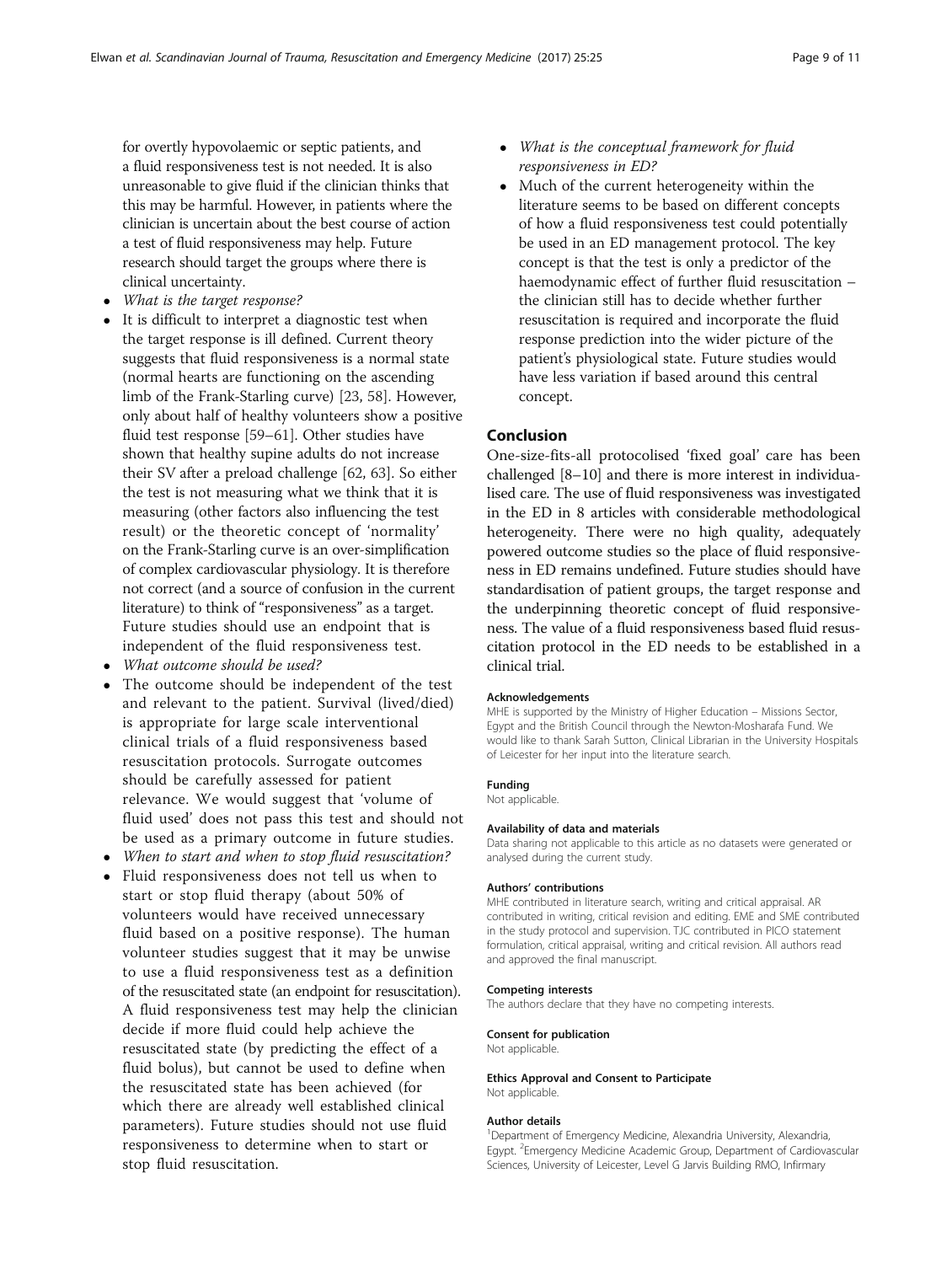<span id="page-9-0"></span>Square, LE1 5WW Leicester, UK. <sup>3</sup>Department of Critical Care Medicine, Alexandria University, Alexandria, Egypt. <sup>4</sup>General Intensive Care Unit, Broomfield hospital, Mid Essex NHS Trust, Chelmsford, UK. <sup>5</sup>Department of Cardiology, Alexandria University, Alexandria, Egypt.

#### Received: 31 August 2016 Accepted: 23 February 2017 Published online: 06 March 2017

#### References

- 1. Angus DC, Van der Poll T. Severe sepsis and septic shock. N Engl J Med. 2013;369:840–51.
- 2. Leisman D, Wie B, Doerfler M, Bianculli A, Ward MF, Akerman M, et al. Association of fluid resuscitation initiation within 30 minutes of severe sepsis and septic shock recognition with reduced mortality and length of stay. Annals of emergency medicine. 2016;68(3):298–311.
- Shapiro NI, Howell MD, Talmor D, Lahey D, Ngo L, Buras J, Wolfe RE, Weiss JW, Lisbon A. Implementation and outcomes of the Multiple Urgent Sepsis Therapies (MUST) protocol\*. Crit Care Med. 2006;34:1025–32.
- 4. Jones AE, Brown MD, Trzeciak S, Shapiro NI, Garrett JS, Heffner AC, Kline JA. The effect of a quantitative resuscitation strategy on mortality in patients with sepsis: a meta-analysis. Crit Care Med. 2008;36:2734.
- Jones AE, Shapiro NI, Trzeciak S, Arnold RC, Claremont HA, Kline JA. Investigators EMSRN: Lactate clearance vs central venous oxygen saturation as goals of early sepsis therapy: a randomized clinical trial. Jama. 2010;303:739–46.
- 6. Boyd JH, Forbes J, Nakada T-a, Walley KR, Russell JA. Fluid resuscitation in septic shock: A positive fluid balance and elevated central venous pressure are associated with increased mortality\*. Crit Care Med. 2011;39:259–65.
- 7. Maitland K, Kiguli S, Opoka RO, Engoru C, Olupot-Olupot P, Akech SO, Nyeko R, Mtove G, Reyburn H, Lang T. Mortality after fluid bolus in African children with severe infection. N Engl J Med. 2011;364:2483–95.
- 8. Mouncey PR, Osborn TM, Power GS, Harrison DA, Sadique MZ, Grieve RD, Jahan R, Harvey SE, Bell D, Bion JF. Trial of early, goal-directed resuscitation for septic shock. N Engl J Med. 2015;372:1301–11.
- 9. Yealy DM, Kellum JA, Huang DT, Barnato AE, Weissfeld LA, Pike F, Terndrup T, Wang HE, Hou PC, LoVecchio F. A randomized trial of protocol-based care for early septic shock. N Engl J Med. 2014;370:1683–93.
- 10. Peake SL, Delaney A, Bailey M, Bellomo R, Cameron PA, Cooper DJ, Higgins AM, Holdgate A, Howe BD, Webb S. Goal-directed resuscitation for patients with early septic shock. N Engl J Med. 2014;371:1496–506.
- 11. Michard F, Teboul J-L. Predicting fluid responsiveness in ICU patients: a critical analysis of the evidence. CHEST Journal. 2002;121:2000–8.
- 12. Dellinger RP, Levy MM, Rhodes A, Annane D, Gerlach H, Opal SM, Sevransky JE, Sprung CL, Douglas IS, Jaeschke R. Surviving Sepsis Campaign: international guidelines for management of severe sepsis and septic shock, 2012. Intensive Care Med. 2013;39:165–228.
- 13. Lammi MR, Aiello B, Burg GT, Rehman T, Douglas IS, Wheeler AP, deBoisblanc BP. Response to fluid boluses in the fluid and catheter treatment trial. Chest. 2015;148:919–26.
- 14. Wang C-H, Hsieh W-H, Chou H-C, Huang Y-S, Shen J-H, Yeo YH, Chang H-E, Chen S-C, Lee C-C. Liberal versus restricted fluid resuscitation strategies in trauma patients: a systematic review and meta-analysis of randomized controlled trials and observational studies\*. Crit Care Med. 2014;42:954–61.
- 15. Micek ST, McEvoy C, McKenzie M, Hampton N, Doherty JA, Kollef MH. Fluid balance and cardiac function in septic shock as predictors of hospital mortality. Crit Care. 2013;17:R246.
- 16. Jozwiak M, Silva S, Persichini R, Anguel N, Osman D, Richard C, Teboul J-L, Monnet X. Extravascular lung water is an independent prognostic factor in patients with acute respiratory distress syndrome\*. Crit Care Med. 2013;41:472–80.
- 17. Payen D, de Pont AC, Sakr Y, Spies C, Reinhart K, Vincent JL. A positive fluid balance is associated with a worse outcome in patients with acute renal failure. Crit Care. 2008;12:R74.
- 18. Marik PE. Early management of severe sepsis: concepts and controversies. Chest. 2014;145:1407–18.
- 19. Maurer C, Wagner JY, Schmid RM, Saugel B. Assessment of volume status and fluid responsiveness in the emergency department: A systematic approach. Medizinische Klinik-Intensivmedizin und Notfallmedizin. 2015;16:1–8.
- 20. Saugel B, Ringmaier S, Holzapfel K, Schuster T, Phillip V, Schmid RM, Huber W. Physical examination, central venous pressure, and chest radiography for the prediction of transpulmonary thermodilution-derived hemodynamic

parameters in critically ill patients: a prospective trial. J Crit Care. 2011;26:402–10.

- 21. Marik PE, Cavallazzi R. Does the central venous pressure predict fluid responsiveness? An updated meta-analysis and a plea for some common sense. Crit Care Med. 2013;41:1774–81.
- 22. Marik PE, Baram M, Vahid B. Does central venous pressure predict fluid responsiveness?\*: A systematic review of the literature and the tale of seven mares. Chest. 2008;134:172–8.
- 23. Marik PE, Lemson J. Fluid responsiveness: an evolution of our understanding. Br J Anaesth. 2014;112(4):617–20.
- 24. Cherpanath TG, Aarts LP, Groeneveld JA, Geerts BF. Defining fluid responsiveness: a guide to patient-tailored volume titration. J Cardiothorac Vasc Anesth. 2014;28:745–54.
- 25. Glassford NJ, Eastwood GM, Bellomo R. Physiological changes after fluid bolus therapy in sepsis: a systematic review of contemporary data. Crit Care. 2014;18:1.
- 26. Monnet X, Teboul J-L. Passive leg raising: five rules, not a drop of fluid! Crit Care. 2015;19:18.
- 27. Monnet X, Teboul J-L. Assessment of volume responsiveness during mechanical ventilation: recent advances. Crit Care. 2013;17:217.
- 28. Lafanechere A, Pene F, Goulenok C, Delahaye A, Mallet V, Choukroun G, Chiche JD, Mira JP, Cariou A. Changes in aortic blood flow induced by passive leg raising predict fluid responsiveness in critically ill patients. Crit Care . 2006;10:R132.
- 29. Monnet X, Rienzo M, Osman D, Anguel N, Richard C, Pinsky MR, Teboul JL. Passive leg raising predicts fluid responsiveness in the critically ill. Crit Care Med. 2006;34:1402–7.
- 30. Marik PE. Noninvasive cardiac output monitors: a state-of the-art review. J Cardiothorac Vasc Anesth. 2013;27:121–34.
- 31. Moher D, Liberati A, Tetzlaff J, Altman DG. Preferred reporting items for systematic reviews and meta-analyses: the PRISMA statement. Ann Intern Med. 2009;151:264–9.
- 32. Schulz KF, Altman DG, Moher D. CONSORT 2010 statement: updated guidelines for reporting parallel group randomised trials. BMC Med. 2010;8:1.
- 33. Bossuyt PM, Reitsma JB, Bruns DE, Gatsonis CA, Glasziou PP, Irwig L, Lijmer JG, Moher D, Rennie D, De Vet HC. STARD 2015: an updated list of essential items for reporting diagnostic accuracy studies. Radiology. 2015;277:826–32.
- 34. OCEBM Levels of Evidence Working Group. "The Oxford 2011 Levels of Evidence". Oxford Centre for Evidence-Based Medicine. [http://www.cebm.](http://www.cebm.net/index.aspx?o=5653) [net/index.aspx?o=5653](http://www.cebm.net/index.aspx?o=5653). Accessed 8 Oct 2016.
- 35. Kuan WS, Ibrahim I, Leong BS, Jain S, Lu Q, Cheung YB, Mahadevan M. Emergency Department Management of Sepsis Patients: A Randomized, Goal-Oriented, Noninvasive Sepsis Trial. Ann Emerg Med. 2016;67:367–78. e363.
- 36. Hou PC, Filbin MR, Napoli A, Feldman J, Pang PS, Sankoff J, Lo BM, Dickey-White H, Birkhahn RH, Shapiro NI. Cardiac output monitoring managing intravenous therapy (COMMIT) to treat emergency department patients with sepsis. Shock (Augusta, Ga.). 2016;46(2):132.
- 37. Coen D, Cortellaro F, Pasini S, Tombini V, Vaccaro A, Montalbetti L, Cazzaniga M, Boghi D. Towards a less invasive approach to the early goal-directed treatment of septic shock in the ED. Am J Emerg Med. 2014;32:563–8.
- 38. Corl K, Napoli AM, Gardiner F. Bedside sonographic measurement of the inferior vena cava caval index is a poor predictor of fluid responsiveness in emergency department patients. Emerg Med Australas. 2012;24:534–9.
- 39. de Valk S, Olgers TJ, Holman M, Ismael F, Ligtenberg JJ, Ter Maaten JC. The caval index: an adequate non-invasive ultrasound parameter to predict fluid responsiveness in the emergency department? BMC Anesthesiol. 2014;14:114.
- 40. Feissel M, Kalakhy R, Banwarth P, Badie J, Pavon A, Faller JP, Quenot JP. Plethysmographic variation index predicts fluid responsiveness in ventilated patients in the early phase of septic shock in the emergency department: a pilot study. J Crit Care. 2013;28:634–9.
- 41. Duus N, Shogilev DJ, Skibsted S, Zijlstra HW, Fish E, Oren-Grinberg A, Lior Y, Novack V, Talmor D, Kirkegaard H, Shapiro NI. The reliability and validity of passive leg raise and fluid bolus to assess fluid responsiveness in spontaneously breathing emergency department patients. J Crit Care. 2015;30(217):e211–215.
- 42. Jung SM, Ryu S, Cho YC, Lee SH, Lim JS, Yun SY, Yoo IS. Validity of corrected flow time (FTC) as a predictor of fluid responsiveness in patients with sepsis-induced hypotension. J Korean Soc Emerg Med. 2012;23:56–61.
- 43. Ansari B, Zochios V, Falter F, Klein A. Physiological controversies and methods used to determine fluid responsiveness: a qualitative systematic review. Anaesthesia. 2016;71:94–105.